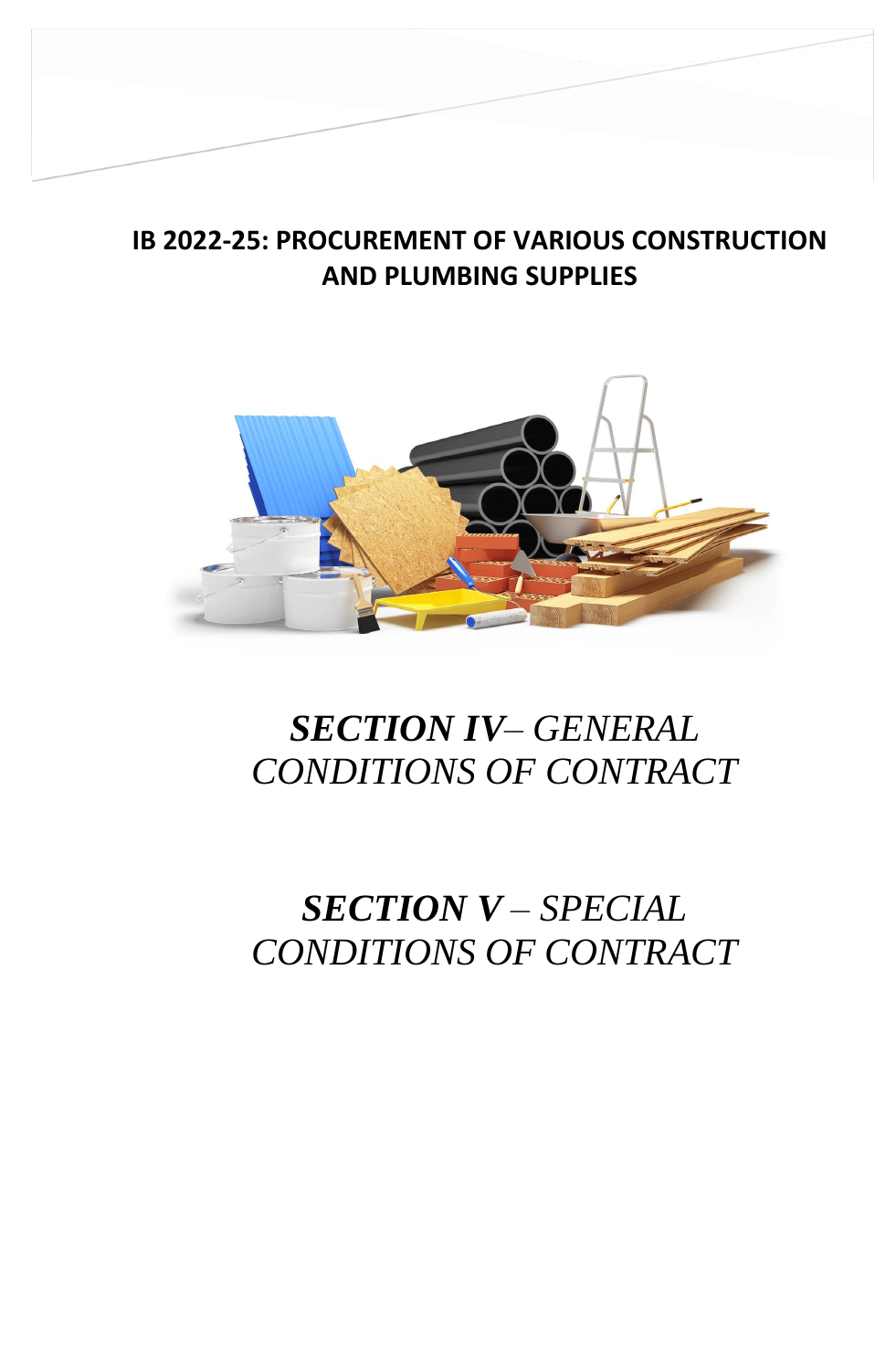## **SECTION V – SPECIAL CONDITIONS OF CONTRACT**

| <b>Scope of Contract</b><br>1.                                                                                                                                                                                                                                                                                                                                                                                                                                                                                                                                                                | Delivery and Documents -                                                                                                                                                                                                                                                                                                                                                                                                                                              |
|-----------------------------------------------------------------------------------------------------------------------------------------------------------------------------------------------------------------------------------------------------------------------------------------------------------------------------------------------------------------------------------------------------------------------------------------------------------------------------------------------------------------------------------------------------------------------------------------------|-----------------------------------------------------------------------------------------------------------------------------------------------------------------------------------------------------------------------------------------------------------------------------------------------------------------------------------------------------------------------------------------------------------------------------------------------------------------------|
| This Contract shall include all such items, although not specifically<br>mentioned, that can be reasonably inferred as being required for<br>its completion as if such items were expressly mentioned herein.<br>All the provisions of RA No. 9184 and its 2016 revised IRR,<br>including the Generic Procurement Manual, and associated<br>issuances, constitute the primary source for the terms and<br>conditions of the Contract, and thus, applicable in contract<br>implementation. Herein clauses shall serve as the secondary<br>source for the terms and conditions of the Contract. | For purposes of the Contract, "EXW," "FOB,"<br>"FCA," "CIF," "CIP," "DDP" and other trade terms<br>used to describe the obligations of the parties shall<br>have the meanings assigned to them by the current<br>edition of INCOTERMS published by the<br>International Chamber of Commerce, Paris. The<br>Delivery terms of this Contract shall be as follows:<br>[For Goods supplied from abroad, state:] "The<br>delivery terms applicable to the Contract are DDP |
| This is without prejudice to Sections 74.1 and 74.2 of the 2016<br>revised IRR of RA No. 9184 allowing the GPPB to amend the IRR,<br>which shall be applied to all procurement activities, the<br>advertisement, posting, or invitation of which were issued after<br>the effectivity of the said amendment.                                                                                                                                                                                                                                                                                  | delivered to Benguet State University, Km 5, La<br>Trinidad, Benguet. In accordance with<br>INCOTERMS."<br>[For Goods supplied from within the Philippines,<br>state:] "The delivery terms applicable to this                                                                                                                                                                                                                                                         |
| Additional requirements for the completion of this Contract shall<br>be provided in the Special Conditions of Contract (SCC).<br>2. Advance Payment and Terms of Payment                                                                                                                                                                                                                                                                                                                                                                                                                      | Contract are delivered to Benguet State University,<br>Km. 5, La Trinidad, Benguet. Risk and title will pass<br>from the Supplier to the Procuring Entity upon<br>receipt and final acceptance of the Goods at their                                                                                                                                                                                                                                                  |
|                                                                                                                                                                                                                                                                                                                                                                                                                                                                                                                                                                                               | final destination."                                                                                                                                                                                                                                                                                                                                                                                                                                                   |
| 2.1. Advance payment of the contract amount is provided<br>under Annex "D" of the revised 2016 IRR of RA No. 9184.                                                                                                                                                                                                                                                                                                                                                                                                                                                                            | Delivery of the Goods shall be made by the<br>Supplier in accordance with the terms specified in<br>Section VI (Schedule of Requirements).                                                                                                                                                                                                                                                                                                                            |
| 2.2. The Procuring Entity is allowed to determine the terms of<br>payment on the partial or staggered delivery of the Goods<br>procured, provided such partial payment shall correspond<br>to the value of the goods delivered and accepted in                                                                                                                                                                                                                                                                                                                                                | For purposes of this Clause the Procuring Entity's<br>Representative at the Project Site are:                                                                                                                                                                                                                                                                                                                                                                         |
|                                                                                                                                                                                                                                                                                                                                                                                                                                                                                                                                                                                               |                                                                                                                                                                                                                                                                                                                                                                                                                                                                       |
| accordance with prevailing accounting and auditing rules<br>and regulations. The terms of payment are indicated in the                                                                                                                                                                                                                                                                                                                                                                                                                                                                        | <b>Incidental Services</b>                                                                                                                                                                                                                                                                                                                                                                                                                                            |
| SCC.<br>3. Performance Security                                                                                                                                                                                                                                                                                                                                                                                                                                                                                                                                                               | The Supplier is required to provide all of the<br>following services, including additional services, if<br>any, specified in Section VI. Schedule of                                                                                                                                                                                                                                                                                                                  |
|                                                                                                                                                                                                                                                                                                                                                                                                                                                                                                                                                                                               | Requirements:                                                                                                                                                                                                                                                                                                                                                                                                                                                         |
| Within ten (10) calendar days from receipt of the Notice of Award<br>by the Bidder from the Procuring Entity but in no case later than<br>prior to the signing of the Contract by both parties, the successful                                                                                                                                                                                                                                                                                                                                                                                | performance or supervision of on-site<br>а.<br>assembly and/or start-up of the supplied                                                                                                                                                                                                                                                                                                                                                                               |
| Bidder shall furnish the performance security in any of the forms<br>prescribed in Section 39 of the 2016 revised IRR of RA No.<br>9184. [Include if Framework Agreement will be used:] In the case                                                                                                                                                                                                                                                                                                                                                                                           | Goods;<br>furnishing of tools required for assembly<br>b.<br>and/or maintenance of the supplied                                                                                                                                                                                                                                                                                                                                                                       |
| of Framework Agreement, the Bidder may opt to furnish the<br>performance security or a Performance Securing Declaration as<br>defined under the Guidelines on the Use of Framework                                                                                                                                                                                                                                                                                                                                                                                                            | Goods;<br>furnishing of a detailed operations and<br>c.<br>maintenance manual for each appropriate                                                                                                                                                                                                                                                                                                                                                                    |
| Agreement.}                                                                                                                                                                                                                                                                                                                                                                                                                                                                                                                                                                                   | unit of the supplied Goods;<br>performance or supervision or<br>d.                                                                                                                                                                                                                                                                                                                                                                                                    |
| 4. Inspection and Tests                                                                                                                                                                                                                                                                                                                                                                                                                                                                                                                                                                       | maintenance and/or repair of the supplied                                                                                                                                                                                                                                                                                                                                                                                                                             |
| The Procuring Entity or its representative shall have the right to<br>inspect and/or to test the Goods to confirm their conformity to<br>the Project {[Include if Framework Agreement will be used:] or<br>Framework Agreement} specifications at no extra cost to the                                                                                                                                                                                                                                                                                                                        | Goods, for a period of time agreed by the<br>parties, provided that this service shall not<br>relieve the Supplier of any warranty<br>obligations under this Contract; and                                                                                                                                                                                                                                                                                            |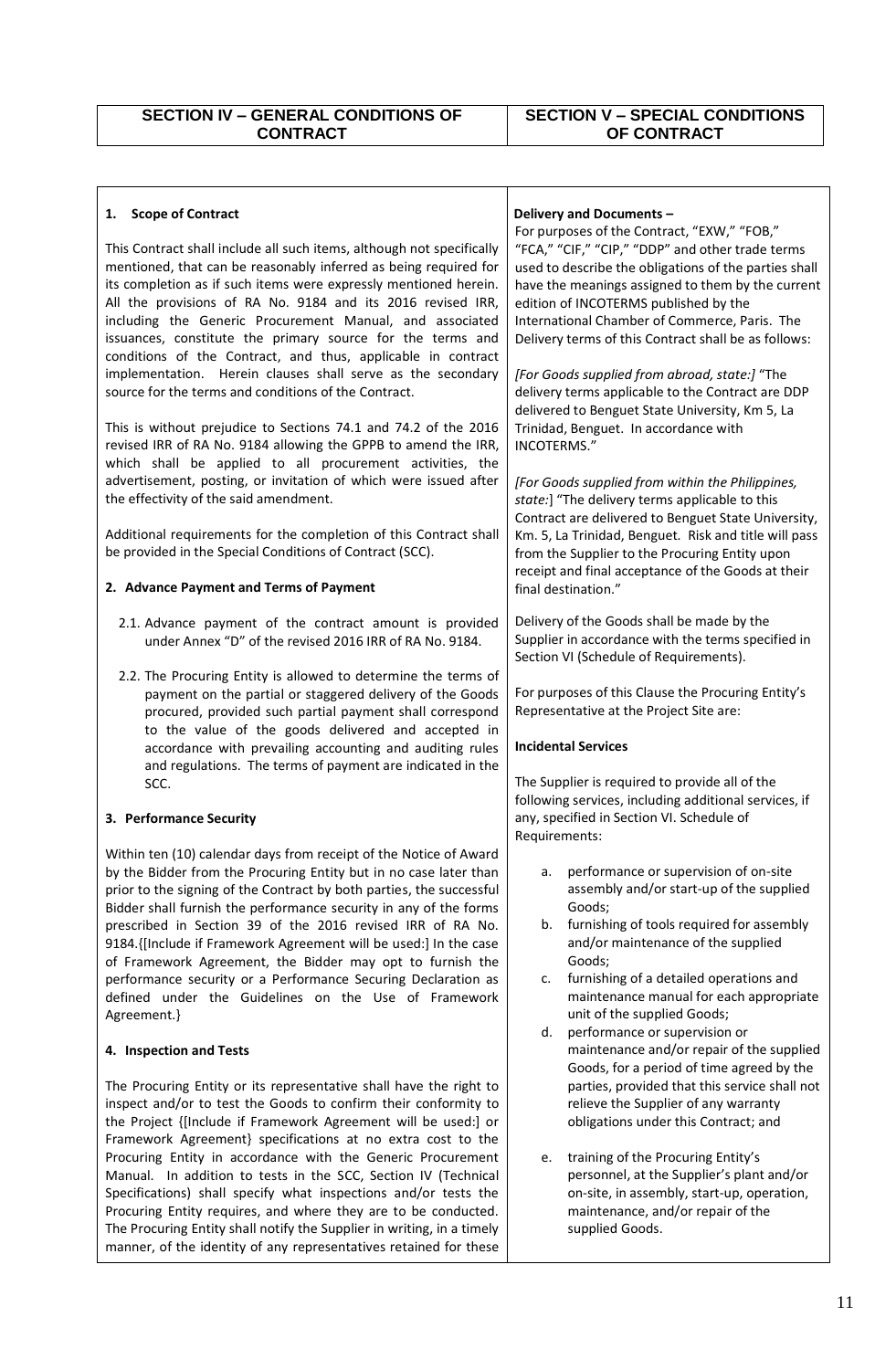| <b>SECTION IV - GENERAL CONDITIONS OF</b><br><b>CONTRACT</b>                                                                                                                                                                                                                                                                                                                                                                                                                                                                                                                                                                                                                                                                                                                                                                                                                                                                                                                                                                                                                                                                             | <b>SECTION V - SPECIAL CONDITIONS</b><br>OF CONTRACT                                                                                                                                                                                                                                                                                                                                                                                                                                                                                                                                                                                                                                                                                                                                                                                                                                                                                                                                                                                                                                                                                                                                                                                                                                                                          |
|------------------------------------------------------------------------------------------------------------------------------------------------------------------------------------------------------------------------------------------------------------------------------------------------------------------------------------------------------------------------------------------------------------------------------------------------------------------------------------------------------------------------------------------------------------------------------------------------------------------------------------------------------------------------------------------------------------------------------------------------------------------------------------------------------------------------------------------------------------------------------------------------------------------------------------------------------------------------------------------------------------------------------------------------------------------------------------------------------------------------------------------|-------------------------------------------------------------------------------------------------------------------------------------------------------------------------------------------------------------------------------------------------------------------------------------------------------------------------------------------------------------------------------------------------------------------------------------------------------------------------------------------------------------------------------------------------------------------------------------------------------------------------------------------------------------------------------------------------------------------------------------------------------------------------------------------------------------------------------------------------------------------------------------------------------------------------------------------------------------------------------------------------------------------------------------------------------------------------------------------------------------------------------------------------------------------------------------------------------------------------------------------------------------------------------------------------------------------------------|
| purposes.<br>All reasonable facilities and assistance for the inspection and<br>testing of Goods, including access to drawings and production<br>data, shall be provided by the Supplier to the authorized<br>inspectors at no charge to the Procuring Entity.<br>5. Warranty<br>5.1. In order to assure that manufacturing defects shall be<br>corrected by the Supplier, a warranty shall be required<br>from the Supplier as provided under Section 62.1 of the<br>2016 revised IRR of RA No. 9184.<br>5.2. The Procuring Entity shall promptly notify the Supplier in<br>writing of any claims arising under this warranty. Upon<br>receipt of such notice, the Supplier shall, repair or replace<br>the defective Goods or parts thereof without cost to the<br>Procuring Entity, pursuant to the Generic Procurement<br>Manual.<br>6. Liability of the Supplier<br>The Supplier's liability under this Contract shall be as provided by<br>the laws of the Republic of the Philippines.<br>If the Supplier is a joint venture, all partners to the joint venture<br>shall be jointly and severally liable to the Procuring Entity. | The Contract price for the Goods shall include the<br>prices charged by the Supplier for incidental<br>services and shall not exceed the prevailing rates<br>charged to other parties by the Supplier for similar<br>services.<br>Spare Parts-<br>The Supplier is required to provide all of the<br>following materials, notifications, and information<br>pertaining to spare parts manufactured or<br>distributed by the Supplier:<br>a. such spare parts as the Procuring Entity may<br>elect to purchase from the Supplier, provided<br>that this election shall not relieve the Supplier<br>of any warranty obligations under this<br>Contract; and<br>b. in the event of termination of production of<br>the spare parts:<br>advance notification to the Procuring<br>i.<br>Entity of the pending termination, in<br>sufficient time to permit the Procuring<br>Entity to procure needed requirements;<br>and<br>following such termination, furnishing at<br>ii.<br>no cost to the Procuring Entity, the<br>blueprints, drawings, and specifications of<br>the spare parts, if requested.<br>The spare parts and other components required<br>are listed in Section VI (Schedule of Requirements)<br>and the cost thereof are included in the contract<br>price.<br>The Supplier shall carry sufficient inventories to |
|                                                                                                                                                                                                                                                                                                                                                                                                                                                                                                                                                                                                                                                                                                                                                                                                                                                                                                                                                                                                                                                                                                                                          | assure ex-stock supply of consumable spare parts<br>or components for the Goods for a period of<br>[indicate here the time period specified. If not used<br>indicate a time period of three times the warranty                                                                                                                                                                                                                                                                                                                                                                                                                                                                                                                                                                                                                                                                                                                                                                                                                                                                                                                                                                                                                                                                                                                |
|                                                                                                                                                                                                                                                                                                                                                                                                                                                                                                                                                                                                                                                                                                                                                                                                                                                                                                                                                                                                                                                                                                                                          | period].<br>Spare parts or components shall be supplied as<br>promptly as possible, but in any case, within [insert<br>appropriate time period] months of placing the<br>order.                                                                                                                                                                                                                                                                                                                                                                                                                                                                                                                                                                                                                                                                                                                                                                                                                                                                                                                                                                                                                                                                                                                                               |
|                                                                                                                                                                                                                                                                                                                                                                                                                                                                                                                                                                                                                                                                                                                                                                                                                                                                                                                                                                                                                                                                                                                                          | Packaging -                                                                                                                                                                                                                                                                                                                                                                                                                                                                                                                                                                                                                                                                                                                                                                                                                                                                                                                                                                                                                                                                                                                                                                                                                                                                                                                   |
|                                                                                                                                                                                                                                                                                                                                                                                                                                                                                                                                                                                                                                                                                                                                                                                                                                                                                                                                                                                                                                                                                                                                          | The Supplier shall provide such packaging of the<br>Goods as is required to prevent their damage or<br>deterioration<br>during transit to their<br>final<br>destination, as indicated in this Contract.<br>The<br>packaging shall be sufficient to withstand, without<br>limitation, rough handling during transit and<br>exposure to extreme temperatures, salt and<br>precipitation during transit, and open storage.<br>Packaging case size and weights shall take into<br>consideration, where appropriate, the remoteness<br>of the GOODS' final destination and the absence of                                                                                                                                                                                                                                                                                                                                                                                                                                                                                                                                                                                                                                                                                                                                          |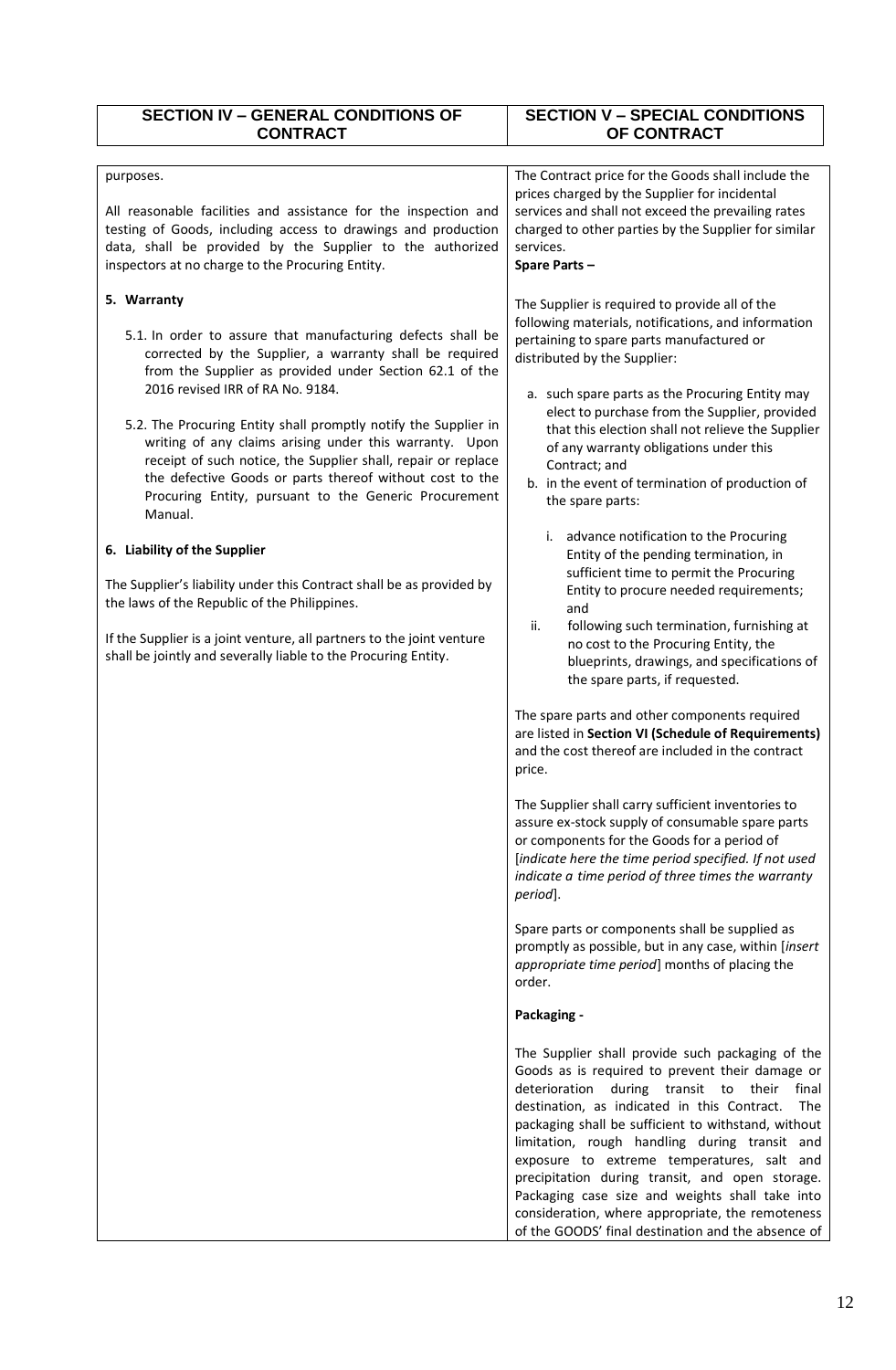| <b>SECTION IV - GENERAL CONDITIONS OF</b><br><b>CONTRACT</b> | <b>SECTION V - SPECIAL CONDITIONS</b><br>OF CONTRACT                                                                                                                                                                                                                                                                                                                                                                                                                                                                                                                                                                                                        |
|--------------------------------------------------------------|-------------------------------------------------------------------------------------------------------------------------------------------------------------------------------------------------------------------------------------------------------------------------------------------------------------------------------------------------------------------------------------------------------------------------------------------------------------------------------------------------------------------------------------------------------------------------------------------------------------------------------------------------------------|
|                                                              | heavy handling facilities at all points in transit.                                                                                                                                                                                                                                                                                                                                                                                                                                                                                                                                                                                                         |
|                                                              | The packaging, marking, and documentation within<br>and outside the packages shall comply strictly with<br>such special requirements as shall be expressly<br>provided for in the Contract, including additional<br>requirements, if any, specified below, and in any<br>subsequent instructions ordered by the Procuring<br>Entity.                                                                                                                                                                                                                                                                                                                        |
|                                                              | The outer packaging must be clearly marked on at<br>least four (4) sides as follows:                                                                                                                                                                                                                                                                                                                                                                                                                                                                                                                                                                        |
|                                                              | Name of the Procuring Entity<br>Name of the Supplier<br><b>Contract Description</b><br><b>Final Destination</b><br>Gross weight<br>Any special lifting instructions<br>Any special handling instructions<br>Any relevant HAZCHEM classifications                                                                                                                                                                                                                                                                                                                                                                                                            |
|                                                              | A packaging list identifying the contents and<br>quantities of the package is to be placed on an<br>accessible point of the outer packaging if practical.<br>If not practical the packaging list is to be placed<br>inside the outer packaging but outside the<br>secondary packaging.                                                                                                                                                                                                                                                                                                                                                                      |
|                                                              | Transportation-                                                                                                                                                                                                                                                                                                                                                                                                                                                                                                                                                                                                                                             |
|                                                              | Where the Supplier is required under Contract to<br>deliver the Goods CIF, CIP, or DDP, transport of the<br>Goods to the port of destination or such other<br>named place of destination in the Philippines, as<br>shall be specified in this Contract, shall be arranged<br>and paid for by the Supplier, and the cost thereof<br>shall be included in the Contract Price                                                                                                                                                                                                                                                                                  |
|                                                              | Where the Supplier is required under this Contract<br>to transport the Goods to a specified place of<br>destination within the Philippines, defined as the<br>Project Site, transport to such place of destination<br>in the Philippines, including insurance and storage,<br>as shall be specified in this Contract, shall be<br>arranged by the Supplier, and related costs shall be<br>included in the contract price.                                                                                                                                                                                                                                   |
|                                                              | Where the Supplier is required under Contract to<br>deliver the Goods CIF, CIP or DDP, Goods are to be<br>transported on carriers of Philippine registry. In<br>the event that no carrier of Philippine registry is<br>available, Goods may be shipped by a carrier which<br>is not of Philippine registry provided that the<br>Supplier obtains and presents to the Procuring<br>Entity certification to this effect from the nearest<br>Philippine consulate to the port of dispatch. In the<br>event that carriers of Philippine registry are<br>available but their schedule delays the Supplier in<br>its performance of this Contract the period from |